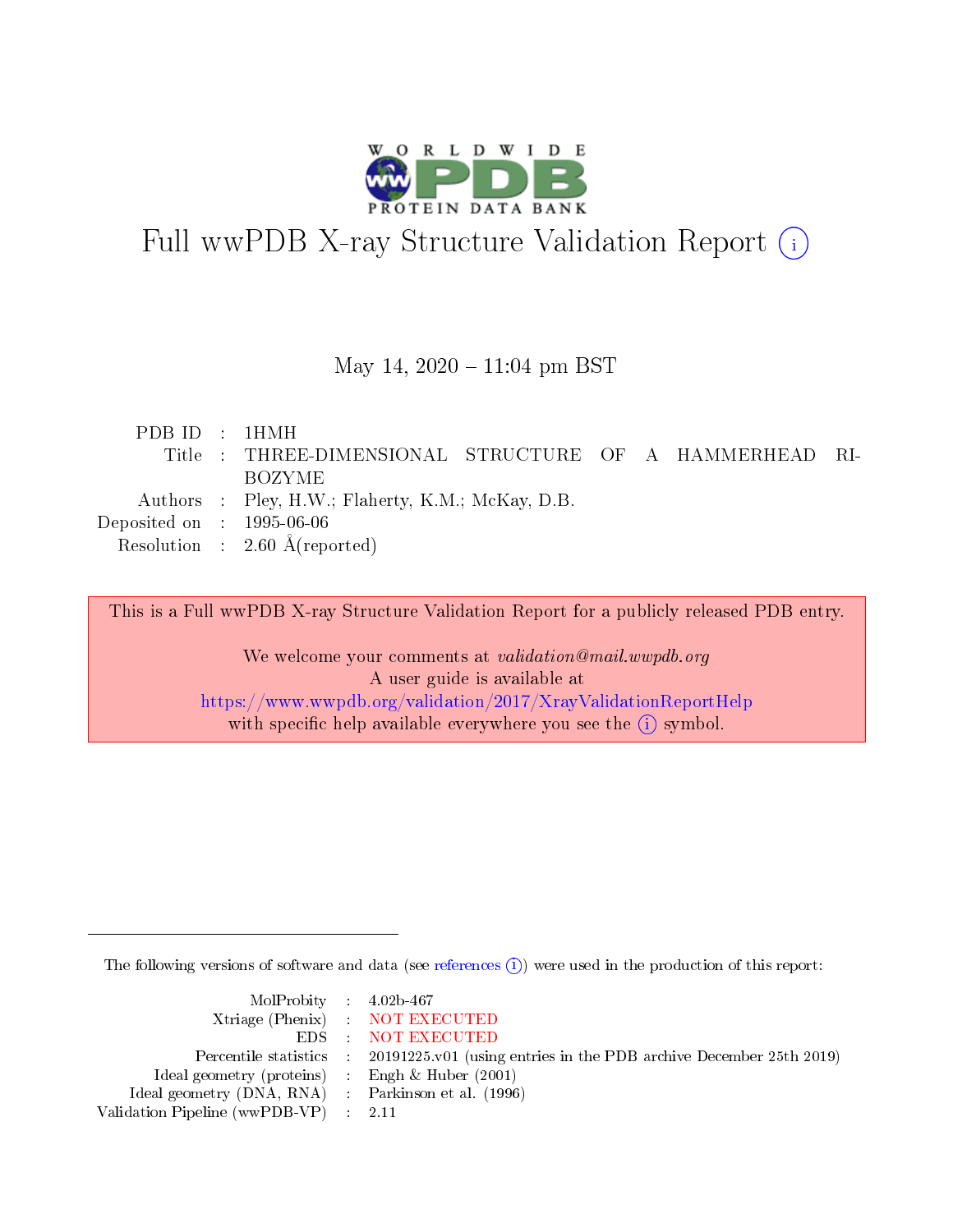# 1 [O](https://www.wwpdb.org/validation/2017/XrayValidationReportHelp#overall_quality)verall quality at a glance  $(i)$

The following experimental techniques were used to determine the structure: X-RAY DIFFRACTION

The reported resolution of this entry is 2.60 Å.

Percentile scores (ranging between 0-100) for global validation metrics of the entry are shown in the following graphic. The table shows the number of entries on which the scores are based.



| Metric       | Whole archive<br>$(\#\text{Entries})$ | Similar resolution<br>$(\#Entries, resolution range(A))$ |
|--------------|---------------------------------------|----------------------------------------------------------|
| Clashscore   | 141614                                | $3518(2.60-2.60)$                                        |
| RNA backbone | 3102                                  | $1040(2.90-2.30)$                                        |

The table below summarises the geometric issues observed across the polymeric chains and their fit to the electron density. The red, orange, yellow and green segments on the lower bar indicate the fraction of residues that contain outliers for  $\geq=3$ , 2, 1 and 0 types of geometric quality criteria respectively. A grey segment represents the fraction of residues that are not modelled. The numeric value for each fraction is indicated below the corresponding segment, with a dot representing fractions  $\epsilon = 5\%$ 

Note EDS was not executed.

| Mol            | Chain                     | Length | Quality of chain |     |     |  |  |  |  |
|----------------|---------------------------|--------|------------------|-----|-----|--|--|--|--|
|                | А                         | 34     | 47%              |     | 50% |  |  |  |  |
|                | $\overline{C}$            | 34     | 50%              |     | 50% |  |  |  |  |
|                | E                         | 34     |                  | 76% | 24% |  |  |  |  |
| $\overline{2}$ | B                         | 13     | 8%               | 69% | 23% |  |  |  |  |
| $\overline{2}$ | D                         | 13     | 31%              | 46% | 23% |  |  |  |  |
| $\overline{2}$ | $\boldsymbol{\mathrm{F}}$ | 13     | 15%              | 62% | 23% |  |  |  |  |

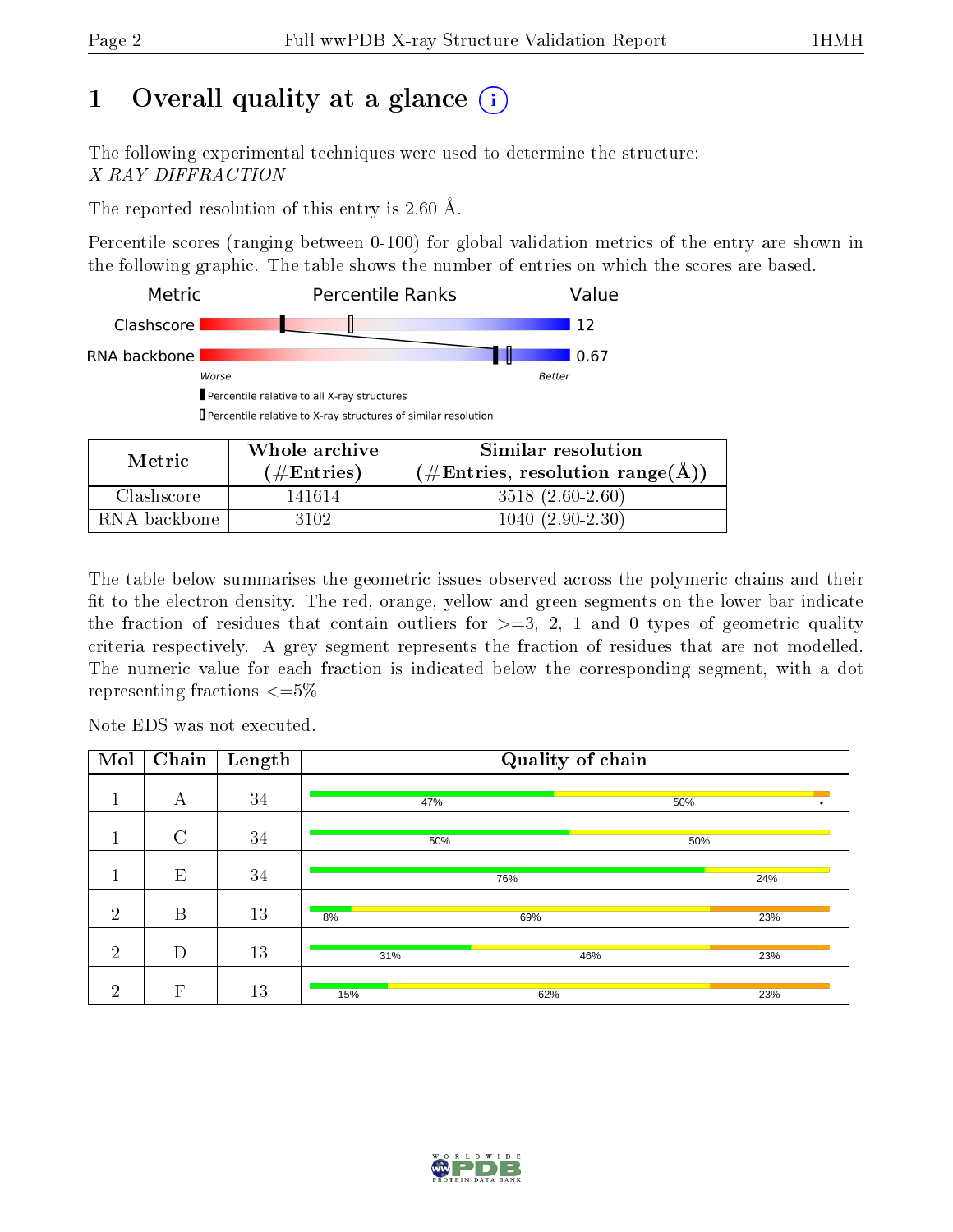# 2 Entry composition (i)

There are 2 unique types of molecules in this entry. The entry contains 2994 atoms, of which 0 are hydrogens and 0 are deuteriums.

In the tables below, the ZeroOcc column contains the number of atoms modelled with zero occupancy, the AltConf column contains the number of residues with at least one atom in alternate conformation and the Trace column contains the number of residues modelled with at most 2 atoms.

| Mol |    | Chain   Residues | Atoms     |               |         |                  |     |  | ZeroOcc   AltConf   Trace |  |
|-----|----|------------------|-----------|---------------|---------|------------------|-----|--|---------------------------|--|
|     |    | 34               | Total     | $\mathcal{C}$ |         |                  |     |  |                           |  |
|     |    |                  | 735       |               | 327 141 | 233              | 34  |  |                           |  |
|     |    |                  | Total C N |               |         | $\left( \right)$ |     |  |                           |  |
|     |    | 34               | 735       | 327 141       |         | 233              | -34 |  |                           |  |
|     |    |                  | Total     | C             |         |                  |     |  |                           |  |
|     | 34 | 735              | 327       | 141           | 233     | 34               |     |  |                           |  |

Molecule 1 is a RNA chain called HAMMERHEAD RIBOZYME-RNA STRAND.

Molecule 2 is a DNA chain called HAMMERHEAD RIBOZYME-DNA STRAND.

| Mol | Chain | Residues | Atoms          |       |                  |                  |    | ZeroOcc   AltConf   Trace |  |
|-----|-------|----------|----------------|-------|------------------|------------------|----|---------------------------|--|
|     |       | 13       | Total          | C N   |                  | $O$ $P$          |    |                           |  |
|     |       |          | 263            | 125   | -49              | - 77             | 12 |                           |  |
|     |       | 13       | Total          | $C$ N |                  | $\left( \right)$ |    |                           |  |
|     |       |          | 263            | 125   | 49               | -77              | 12 |                           |  |
|     | 13    | Total    | $\overline{C}$ | - N   | $\left( \right)$ |                  |    |                           |  |
|     |       |          | 263            | 125   | 49               | -77              | 12 |                           |  |

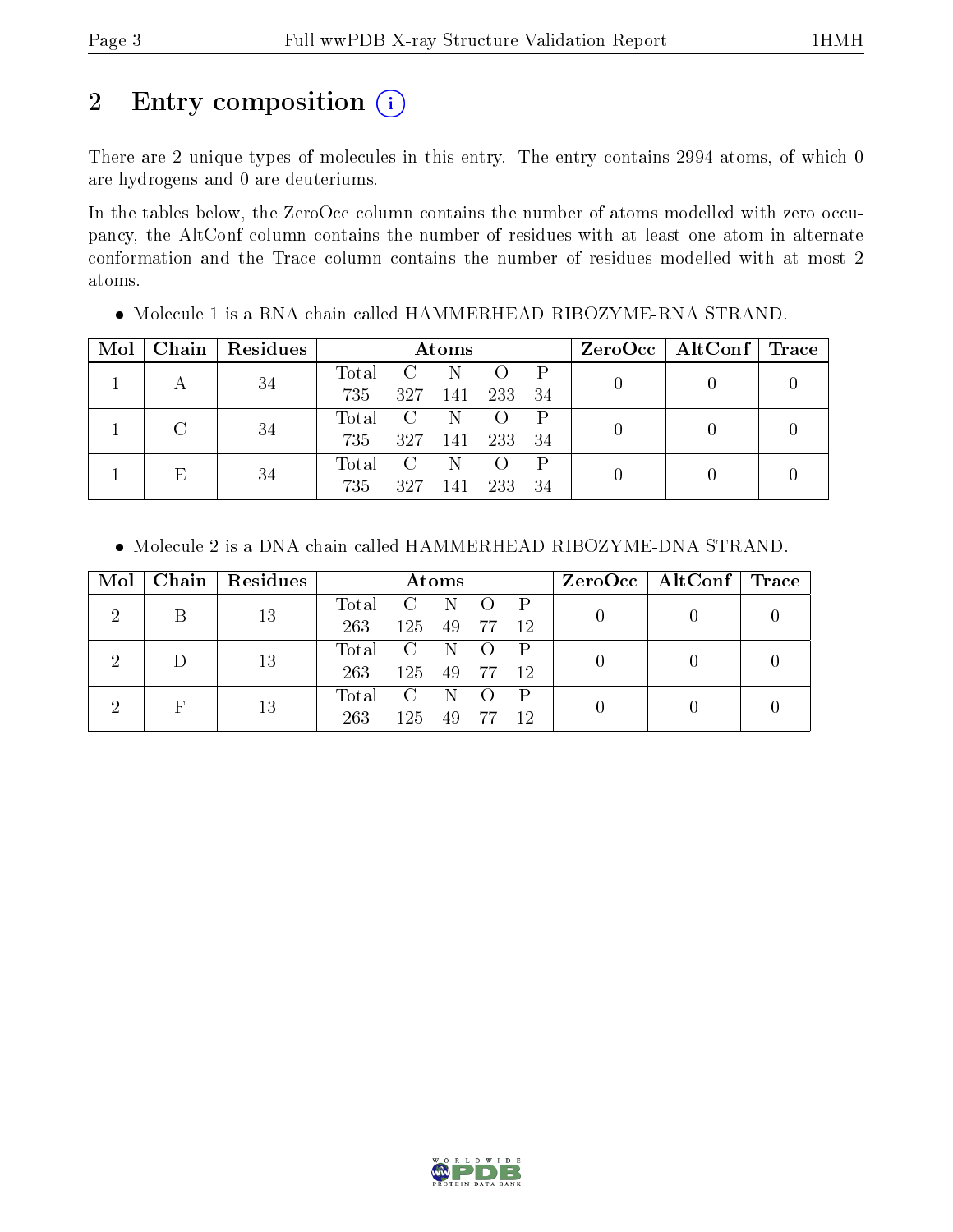# 3 Residue-property plots (i)

These plots are drawn for all protein, RNA and DNA chains in the entry. The first graphic for a chain summarises the proportions of the various outlier classes displayed in the second graphic. The second graphic shows the sequence view annotated by issues in geometry. Residues are colorcoded according to the number of geometric quality criteria for which they contain at least one outlier: green  $= 0$ , yellow  $= 1$ , orange  $= 2$  and red  $= 3$  or more. Stretches of 2 or more consecutive residues without any outlier are shown as a green connector. Residues present in the sample, but not in the model, are shown in grey.

Note EDS was not executed.

• Molecule 1: HAMMERHEAD RIBOZYME-RNA STRAND

| Chain A:                                           | 47%                                          | 50%                                               |     |
|----------------------------------------------------|----------------------------------------------|---------------------------------------------------|-----|
| <u>ង្គន្ធង្គន្ធង្គ</u>                             |                                              |                                                   |     |
|                                                    | • Molecule 1: HAMMERHEAD RIBOZYME-RNA STRAND |                                                   |     |
| Chain C:                                           | 50%                                          | 50%                                               |     |
| ğ                                                  |                                              |                                                   |     |
|                                                    | • Molecule 1: HAMMERHEAD RIBOZYME-RNA STRAND |                                                   |     |
| Chain E:                                           | 76%                                          |                                                   | 24% |
|                                                    |                                              |                                                   |     |
|                                                    | · Molecule 2: HAMMERHEAD RIBOZYME-DNA STRAND |                                                   |     |
| Chain $B:$<br>8%                                   | 69%                                          |                                                   | 23% |
| $\frac{16}{2}$<br>$\frac{12}{113}$<br>$\mathbb{H}$ | 읔                                            |                                                   |     |
|                                                    | · Molecule 2: HAMMERHEAD RIBOZYME-DNA STRAND |                                                   |     |
| Chain D:                                           | 31%                                          | 46%                                               | 23% |
|                                                    |                                              |                                                   |     |
|                                                    | Molecule 2: HAMMERHEAD RIBOZYME-DNA STRAND   |                                                   |     |
| Chain F:                                           | 15%                                          | 62%                                               | 23% |
|                                                    |                                              | W<br>O R<br>D<br>W<br>D<br>L<br>$\mathbf{I}$<br>E |     |

 $\frac{1}{2}$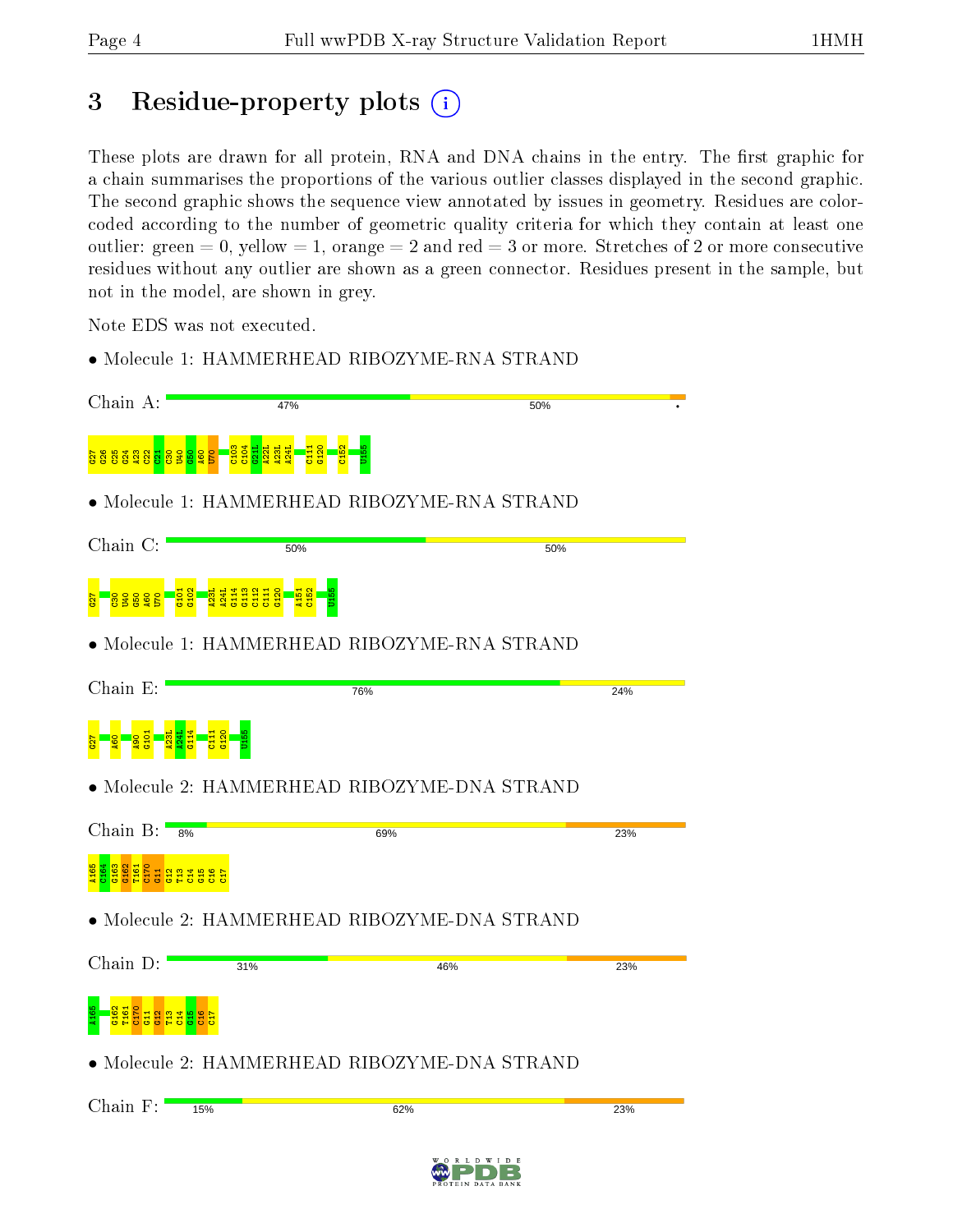# <mark>ទ្ធ ខ្ញុំ ខ្ញុំ ខ្ញុំ</mark> ខ្ញុំ ខ្ញុំ ខ្ញុំ ខ្ញុំ ខ្ញុំ <mark>ខ្ញុំ ខ្ញុំ</mark> ខ្ញុំ ខ្ញុំ <mark>ខ្ញុំ</mark> ខ្ញុំ ខ្ញុំ ខ្ញុំ ខ្ញុំ ខ្ញុំ ខ្ញុំ ខ្ញុំ ខ្ញុំ ខ្ញុំ ខ្ញុំ ខ្ញុំ ខ្ញុំ ខ្ញុំ ខ្ញុំ ខ្ញុំ ខ្ញុំ ខ្ញុំ ខ្ញុំ ខ្ញុំ ខ្ញុំ ខ្ញុំ ខ្ញុំ ខ្

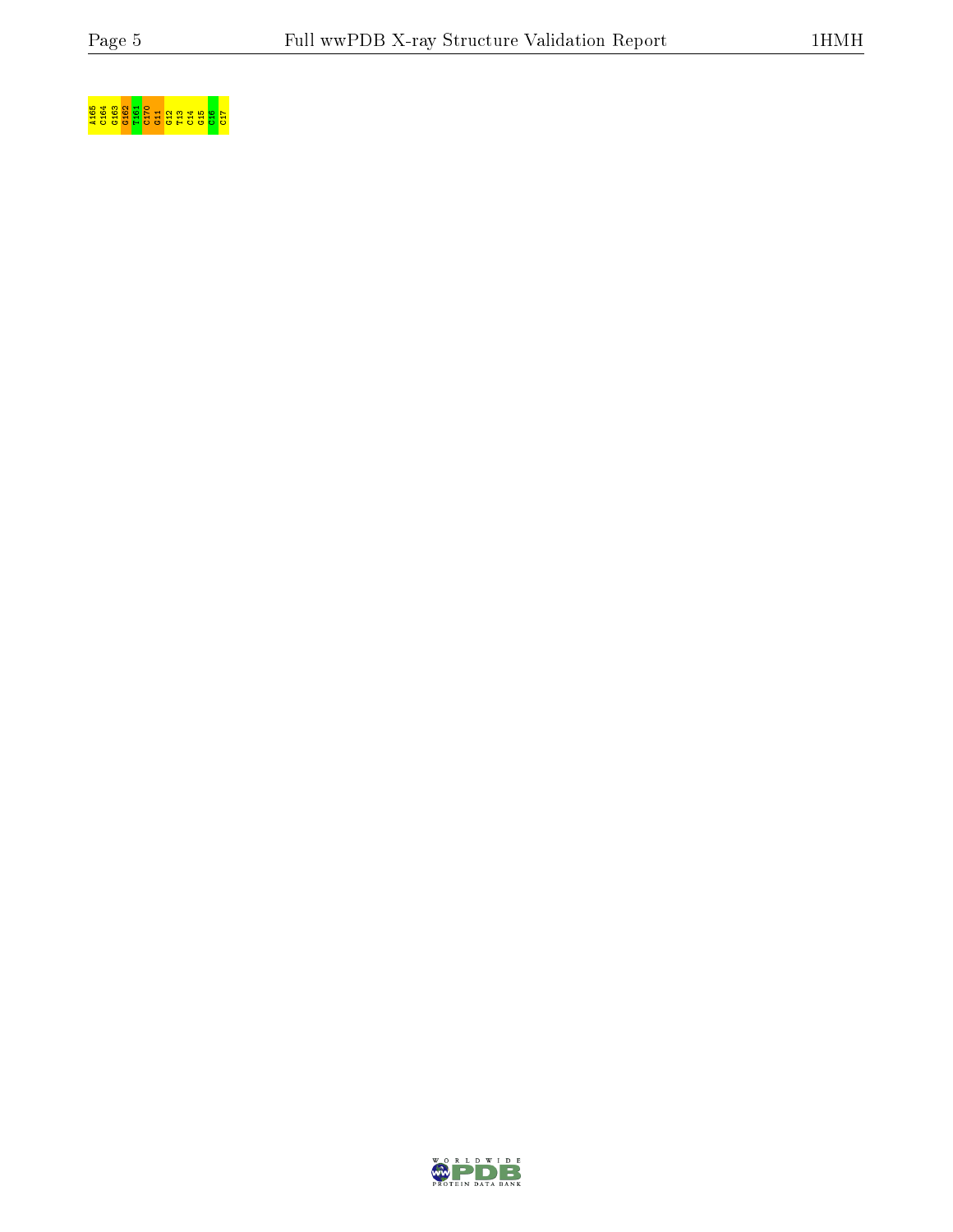# 4 Data and refinement statistics  $(i)$

Xtriage (Phenix) and EDS were not executed - this section is therefore incomplete.

| Property                               | Value                                              | Source    |  |
|----------------------------------------|----------------------------------------------------|-----------|--|
| Space group                            | P 32 2 1                                           | Depositor |  |
| Cell constants                         | 89.74Å<br>$185.78\text{\AA}$<br>89.74Å             | Depositor |  |
| a, b, c, $\alpha$ , $\beta$ , $\gamma$ | $120.00^{\circ}$<br>$90.00^\circ$<br>$90.00^\circ$ |           |  |
| Resolution (A)                         | 8.00<br>$-2.60$                                    | Depositor |  |
| % Data completeness                    | $95.6$ $(8.00-2.60)$                               | Depositor |  |
| (in resolution range)                  |                                                    |           |  |
| $R_{merge}$                            | (Not available)                                    | Depositor |  |
| $\mathrm{R}_{sym}$                     | (Not available)                                    | Depositor |  |
| Refinement program                     | X-PLOR                                             | Depositor |  |
| $R, R_{free}$                          | 0.257<br>0.305                                     | Depositor |  |
| Estimated twinning fraction            | No twinning to report.                             | Xtriage   |  |
| Total number of atoms                  | 2994                                               | wwPDB-VP  |  |
| Average B, all atoms $(A^2)$           | 30.0                                               | wwPDB-VP  |  |

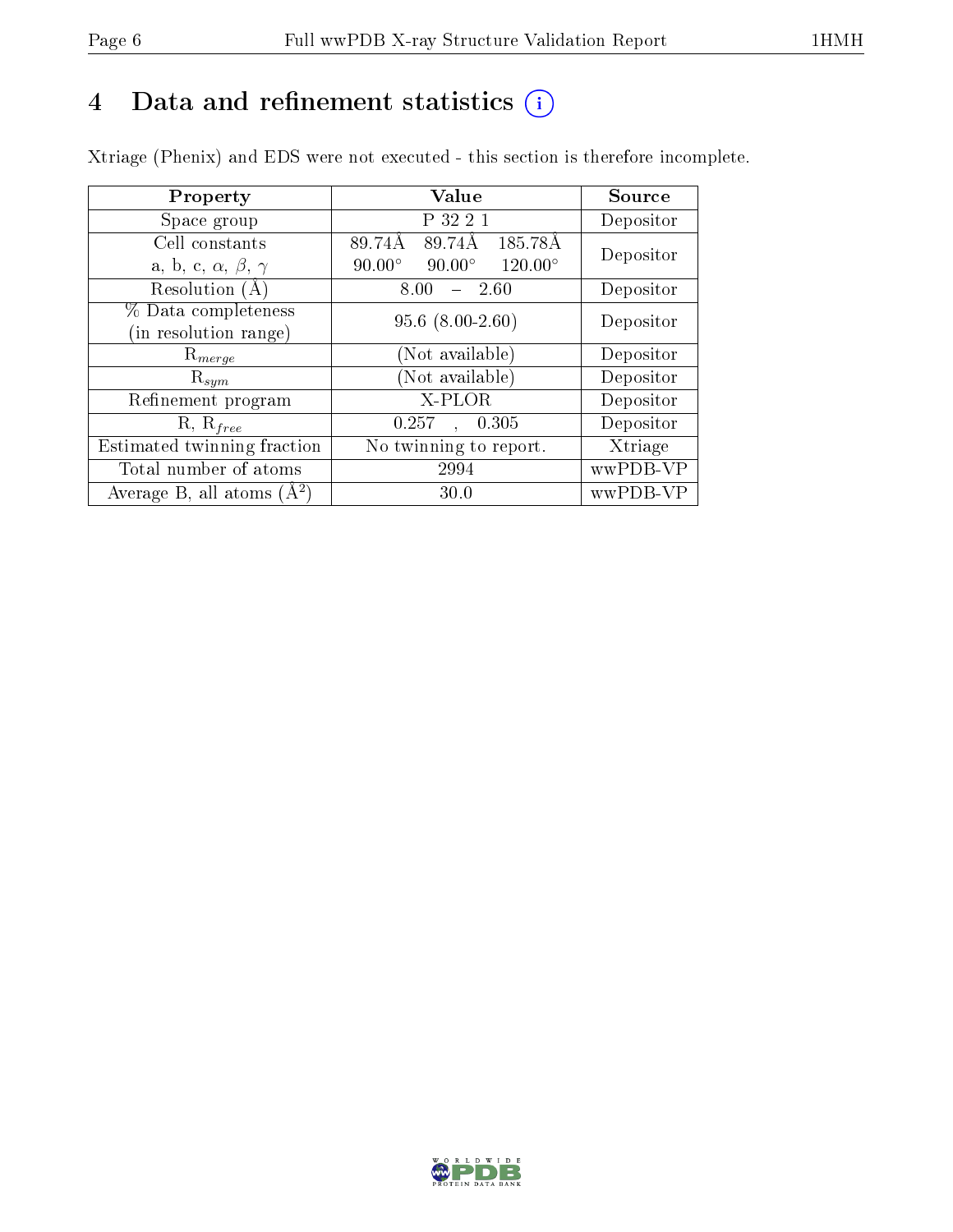# 5 Model quality  $(i)$

# 5.1 Standard geometry  $(i)$

The Z score for a bond length (or angle) is the number of standard deviations the observed value is removed from the expected value. A bond length (or angle) with  $|Z| > 5$  is considered an outlier worth inspection. RMSZ is the root-mean-square of all Z scores of the bond lengths (or angles).

| Mol            | Chain |      | <b>Bond lengths</b>       | Bond angles |                      |  |
|----------------|-------|------|---------------------------|-------------|----------------------|--|
|                |       | RMSZ | $\ Z\  > 5$               | RMSZ        | # $ Z  > 5$          |  |
|                |       | 0.95 | $1/823$ $(0.1\%)$         | 0.86        | 0/1281               |  |
|                |       | 1.03 | $\overline{2/823}(0.2\%)$ | 0.79        | 0/1281               |  |
|                | E     | 1.00 | $1/823(0.1\%)$            | 0.92        | 0/1281               |  |
| $\overline{2}$ | В     | 1.06 | 0/294                     | 1.24        | $6/452$ $(1.3\%)$    |  |
| 2              | D     | 1.03 | 0/294                     | 1.03        | $3/452$ (0.7%)       |  |
| $\overline{2}$ | F     | 0.80 | 0/294                     | 1.33        | $7/452$ $(1.5\%)$    |  |
| All            | Αll   | 0.99 | $(0.1\%)$<br>4/3351       | 0.96        | 16/5199<br>$(0.3\%)$ |  |

Chiral center outliers are detected by calculating the chiral volume of a chiral center and verifying if the center is modelled as a planar moiety or with the opposite hand.A planarity outlier is detected by checking planarity of atoms in a peptide group, atoms in a mainchain group or atoms of a sidechain that are expected to be planar.

|  | Mol   Chain   $\#\text{Chirality outliers}$   $\#\text{Planarity outliers}$ |
|--|-----------------------------------------------------------------------------|
|  |                                                                             |
|  |                                                                             |
|  |                                                                             |

All (4) bond length outliers are listed below:

| Mol | Chain | Res | Type | Atoms   |          | Observed $(A)$ | Ideal(A) |
|-----|-------|-----|------|---------|----------|----------------|----------|
|     |       | 97  |      | $OP3-P$ | $-10.01$ | .49            | $1.61\,$ |
|     |       | 97  |      | $OP3-P$ | $-9.77$  | 49             | $1.61\,$ |
|     |       | 27  |      | OP3-P   | $-8.45$  | 1.51           | $1.61\,$ |
|     |       | -20 |      | C5-C6   | $-5.48$  | .36            |          |

All (16) bond angle outliers are listed below:

| Mol | Chain | $\operatorname{Res}% \left( \mathcal{N}\right) \equiv\operatorname{Res}(\mathcal{N}_{0})\cap\mathcal{N}_{1}$ | Type | Atoms          |         | Observed $(^\circ)$ | $Ideal(^o)$ |
|-----|-------|--------------------------------------------------------------------------------------------------------------|------|----------------|---------|---------------------|-------------|
|     |       | 170                                                                                                          | DC.  | $O4'$ -C4'-C3' | $-9.54$ | 100.27              | 106.00      |
|     |       |                                                                                                              | DG   | $O4'$ -C4'-C3' | $-8.62$ | 100.83              | 106.00      |
|     |       | 170                                                                                                          | DC.  | $O4'$ -C4'-C3' | $-8.55$ | 100.87              | 106.00      |
|     |       | 14                                                                                                           | DC.  | $O4'$ -C4'-C3' | $-7.99$ | 101.20              | 106.00      |

Continued on next page...

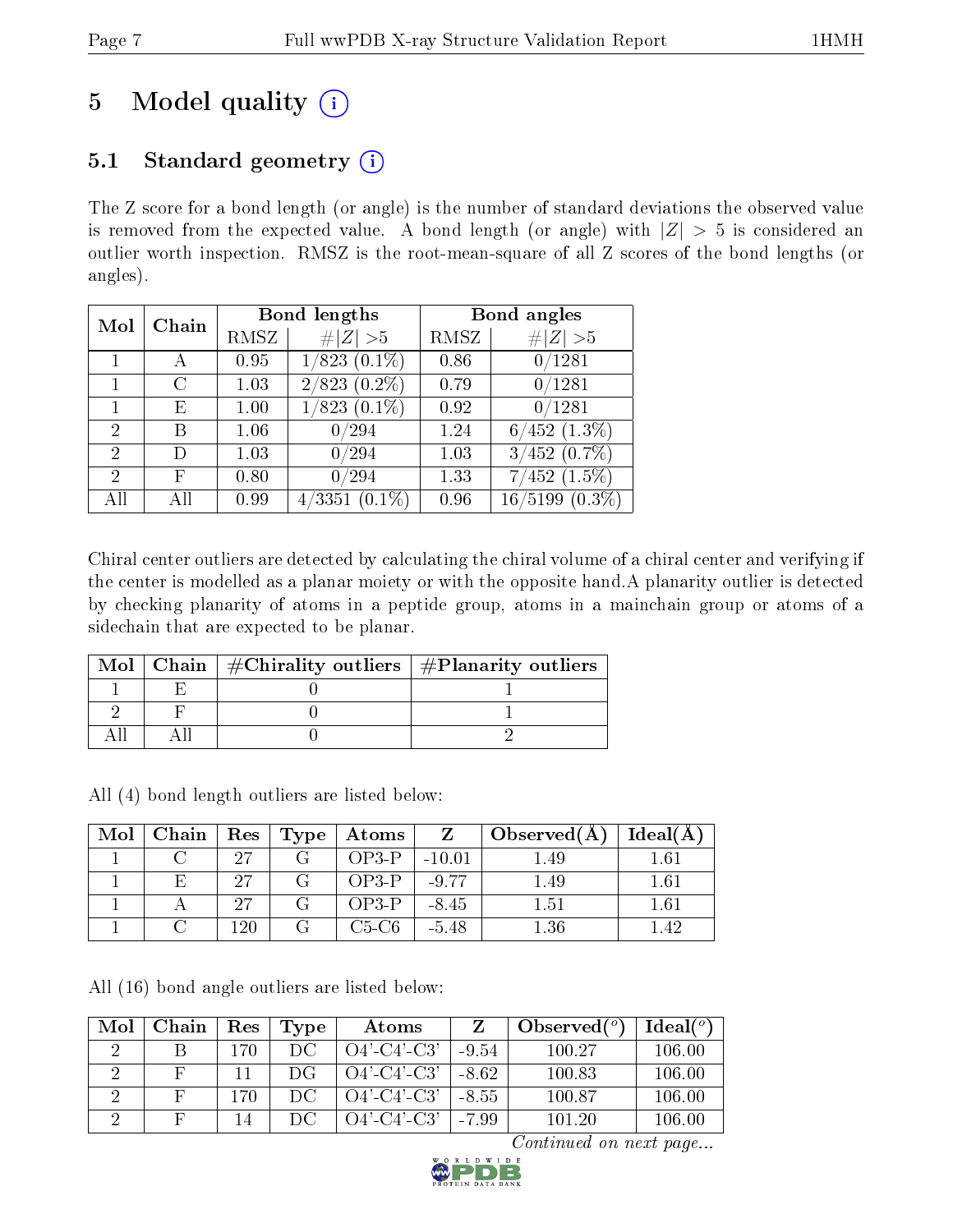| Mol            | Chain        | Res | Type | Atoms          | Z       | Observed $(^\circ)$ | $\text{Ideal}({}^o)$ |
|----------------|--------------|-----|------|----------------|---------|---------------------|----------------------|
| $\overline{2}$ | F            | 12  | DG   | $O4'$ -C4'-C3' | $-7.69$ | 101.39              | 106.00               |
| $\overline{2}$ | B            | 11  | DG   | $O4'$ -C4'-C3' | $-7.22$ | 101.61              | 104.50               |
| $\overline{2}$ | B            | 163 | DG   | $O4'$ -C4'-C3' | $-6.82$ | 101.77              | 104.50               |
| $\overline{2}$ | B            | 16  | DC   | $O4'$ -C4'-C3' | $-6.65$ | 101.84              | 104.50               |
| $\overline{2}$ | $\mathbf{F}$ | 17  | DC   | $O4'$ -C4'-C3' | $-6.32$ | 101.97              | 104.50               |
| $\overline{2}$ | B            | 17  | DC   | $O4'$ -C4'-C3' | $-6.26$ | 102.00              | 104.50               |
| $\overline{2}$ | D            | 170 | DC   | $O4'$ -C4'-C3' | $-6.06$ | 102.08              | 104.50               |
| $\overline{2}$ | $_{\rm F}$   | 15  | DG   | $O4'$ -C4'-C3' | $-6.05$ | 102.08              | 104.50               |
| $\overline{2}$ | D            | 16  | DC   | $O4'$ -C4'-C3' | $-5.87$ | 102.15              | 104.50               |
| 2              | D            | 12  | DG   | $O4'$ -C4'-C3' | $-5.74$ | 102.20              | 104.50               |
| $\overline{2}$ | B            | 162 | DG   | $O4'$ -C4'-C3' | $-5.17$ | 102.43              | 104.50               |
| 2              | F            | 13  | DT   | $O4'$ -C4'-C3' | $-5.03$ | 102.49              | 104.50               |

Continued from previous page...

There are no chirality outliers.

All (2) planarity outliers are listed below:

| Mol | Chain | $\operatorname{Res}% \left( \mathcal{N}\right) \equiv\operatorname{Res}(\mathcal{N}_{0})\cap\mathcal{N}_{1}$ | Type | Group     |
|-----|-------|--------------------------------------------------------------------------------------------------------------|------|-----------|
|     |       | 23(I                                                                                                         |      | Sidechain |
|     |       | 162                                                                                                          | DG   | Sidechain |

# 5.2 Too-close contacts  $(i)$

In the following table, the Non-H and H(model) columns list the number of non-hydrogen atoms and hydrogen atoms in the chain respectively. The H(added) column lists the number of hydrogen atoms added and optimized by MolProbity. The Clashes column lists the number of clashes within the asymmetric unit, whereas Symm-Clashes lists symmetry related clashes.

| Mol |   |      | Chain   Non-H $\mid$ H(model) | H(added) | Clashes | $\vert$ Symm-Clashes |
|-----|---|------|-------------------------------|----------|---------|----------------------|
|     |   | 735  |                               | 372      | 18      |                      |
|     |   | 735  |                               | 372      | 13      |                      |
|     | E | 735  |                               | 372      |         |                      |
|     |   | 263  |                               | 147      |         |                      |
|     | Ð | 263  |                               | 147      |         |                      |
|     | F | 263  |                               | 147      |         |                      |
|     |   | 2994 |                               | 1557     | 51      |                      |

The all-atom clashscore is defined as the number of clashes found per 1000 atoms (including hydrogen atoms). The all-atom clashscore for this structure is 12.

All (51) close contacts within the same asymmetric unit are listed below, sorted by their clash magnitude.

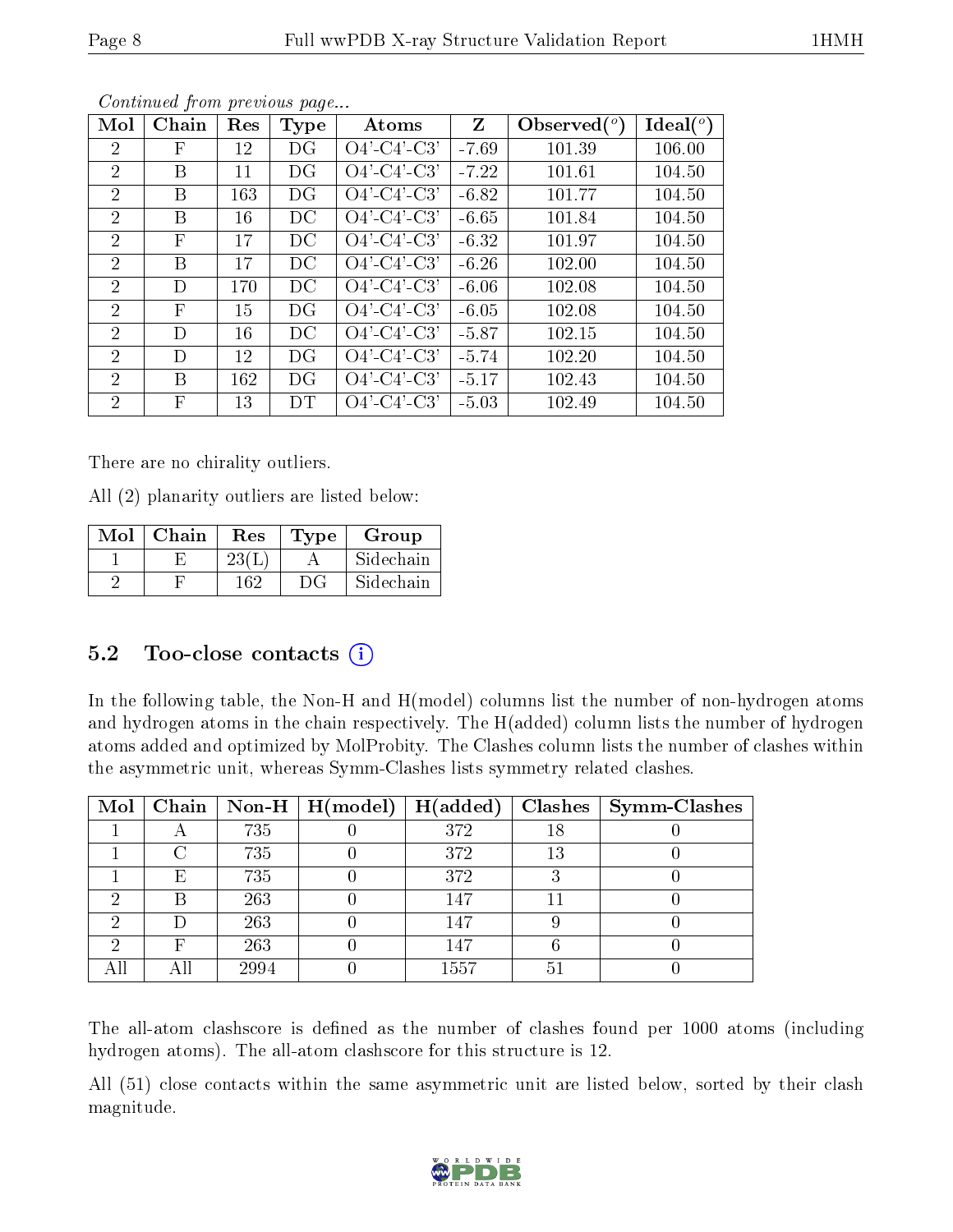| Atom-1                         | Atom-2                         | Interatomic         | Clash         |  |
|--------------------------------|--------------------------------|---------------------|---------------|--|
|                                |                                | $(\AA)$<br>distance | overlap $(A)$ |  |
| 1: A:60:A:H5"                  | 1: A:70:U:H5'                  | 1.50                | 0.94          |  |
| 1: A:30: C: N3                 | 2:B:170:DC:N4                  | 2.33                | 0.74          |  |
| 2:B:14:DC:H2"                  | 2:B:15:DG:H5'                  | 1.68                | 0.73          |  |
| 1: A: 111:C:H2'                | 1: A: 120: G: H5'              | 1.72                | 0.70          |  |
| 1:A:111:C:C2'                  | 1: A: 120: G: H5'              | 2.24                | 0.68          |  |
| 1: A:30: C: H1'                | 2:B:11:DG:N2                   | 2.10                | 0.67          |  |
| 1:C:50:G:C6                    | 1:C:60:A:C6                    | 2.84                | 0.66          |  |
| 1:C:23(L):A:H2'                | 1:C:24(L):A:C8                 | $\overline{2.33}$   | 0.64          |  |
| 1: A: 103: C: O2'              | 1: A: 104: C: H5'              | 1.98                | 0.63          |  |
| 2:B:165:DA:H8                  | 2:Bi:165:DA:HO5'               | 1.47                | 0.63          |  |
| 2:B:12:DG:H2'                  | 2:B:13:DT:C6                   | 2.37                | 0.60          |  |
| 2:D:13:DT:H2'                  | 2:D:14:DC:O4'                  | 2.04                | 0.58          |  |
| $1:A:111:\overline{C:H2'}$     | 1: A: 120: G: C5'              | 2.34                | 0.57          |  |
| $2: D: 16: \overline{DC: C2'}$ | $2: D: 17: DC: \overline{H5'}$ | 2.35                | 0.56          |  |
| 2:F:163:DG:H2"                 | 2:F:162:DG:C5'                 | 2.35                | 0.56          |  |
| 1:A:30:C:O2                    | 2:B:170:DC:NS                  | 2.39                | 0.56          |  |
| $2:$ F:170:DC:H2'              | $2:$ F:11:DG:C8                | 2.40                | 0.56          |  |
| 1:C:114:G:O2'                  | 1:C:113:G:H5'                  | 2.06                | 0.56          |  |
| 1:A:25:C:H2'                   | 1:A:24:G:O4'                   | 2.06                | 0.55          |  |
| 1:C:30:C:H2                    | 1:C:40:U:C6                    | 2.42                | 0.55          |  |
| 1:C:60:A:C2                    | 2:D:170:DC:H5'                 | 2.43                | 0.54          |  |
| 2:F:163:DG:H2"                 | 2:F:162:DG:H5'                 | 1.90                | 0.52          |  |
| 1: A: 40: U: O2                | 1: A:60:A:C8                   | 2.63                | 0.52          |  |
| 1:C:102:G:N2                   | 1:C:111:C:C2                   | 2.78                | 0.52          |  |
| 1: C: 60:A: N3                 | $2:D:170:DC:\overline{H5'}$    | 2.24                | 0.52          |  |
| 2:B:14:DC:H2"                  | 2:B:15:DG:C5'                  | 2.38                | 0.51          |  |
| 2:D:16:DC:H2"                  | 2:D:17:DC:H5'                  | 1.92                | 0.51          |  |
| 2:D:162:DG:H2"                 | 2:D:161:DT:H5'                 | 1.93                | 0.50          |  |
| 1: C:60:A:H5"                  | 1:C:70:U:H5'                   | 1.94                | 0.50          |  |
| 1: A: 103: C: C2'              | 1: A: 104: C: H5'              | 2.41                | 0.50          |  |
| 2:D:162:DG:H2'                 | 2:D:161:DT:C6                  | 2.47                | 0.50          |  |
| 1:E:90:A:H2'                   | 1: E: 101: G: O4'              | 2.14                | 0.47          |  |
| 1:A:60:A:N3                    | $2: B: 170:DC: \overline{H5'}$ | 2.28                | 0.47          |  |
| 1: C: 151: A:H2'               | 1: C: 152: C: H6               | 1.79                | 0.46          |  |
| 1:C:101:G:H2'                  | $1:C:\overline{102:C:O4}$      | 2.15                | 0.46          |  |
| 2:F:165:DA:H2"                 | $2:$ F:164:DC:O5'              | 2.16                | 0.45          |  |
| 1: E: 111:C:H2'                | 1: E: 120: G: O4'              | 2.15                | 0.45          |  |
| 1: A:60:A:C2                   | 2:B:170:DC:H4'                 | 2.51                | 0.45          |  |
| 2:B:13:DT:H2"                  | 2:B:14:DC:H5'                  | 1.99                | 0.45          |  |
| 1: C: 30: C: O2                | 2:D:170:DC:N3                  | 2.49                | 0.45          |  |
| 1: E: 60:A:C2                  | 2:F:170:DC:H5'                 | 2.52                | 0.44          |  |
| 1:A:24(L):A:H8                 | 1:A:24(L):A:O5'                | 2.01                | 0.43          |  |

Continued on next page...

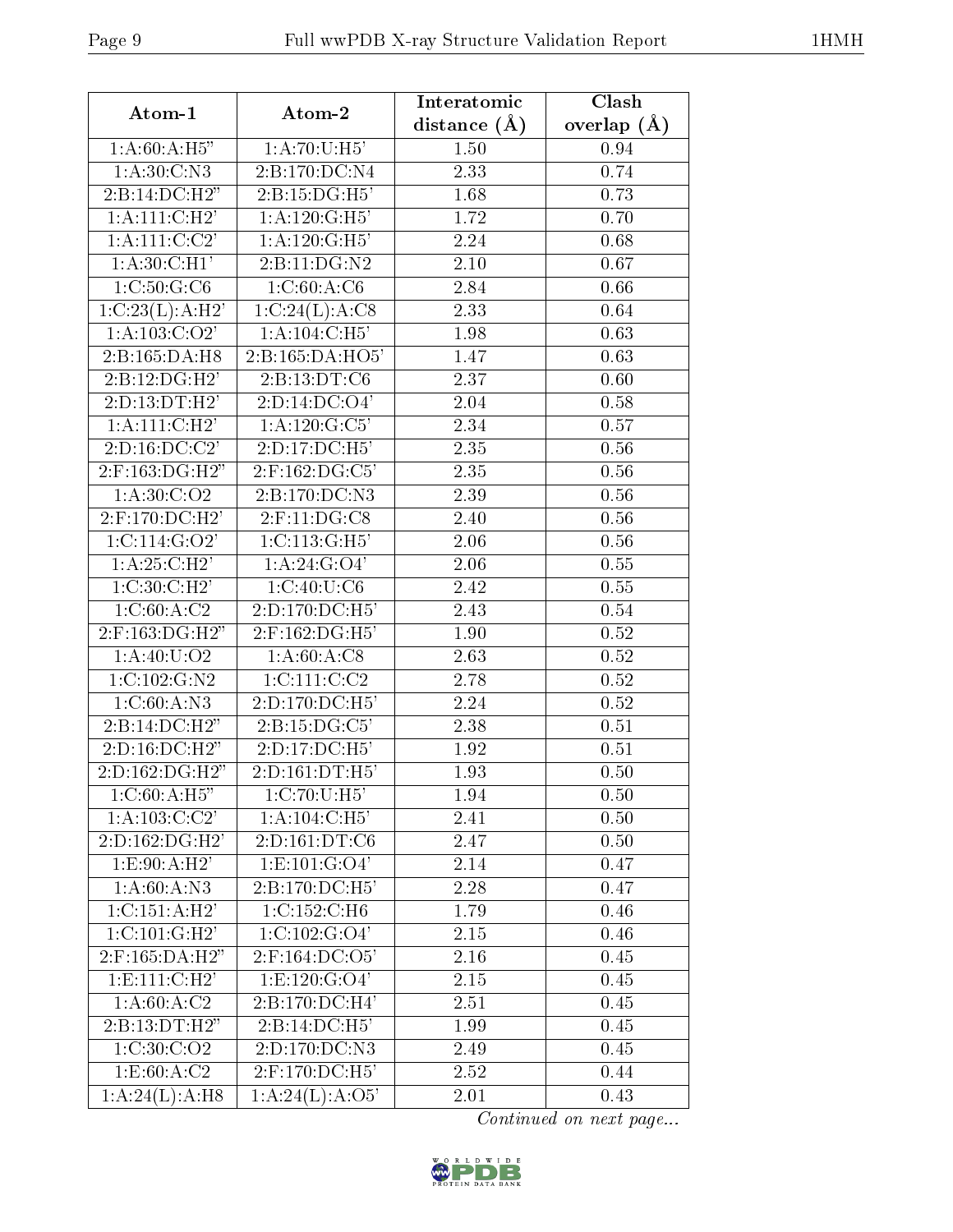| Atom-1                     | Atom-2           | Interatomic<br>distance $(A)$ | Clash<br>overlap (Å |
|----------------------------|------------------|-------------------------------|---------------------|
| 2:D:11:DG:C2'              | 2:D:12:DG:O5'    | 2.66                          | 0.43                |
| 1: A:26: G:O2'             | 1: A:25: C:H5'   | 2.19                          | 0.42                |
| 2:B:162:DG:H2'             | 2:B:161:DT:C6    | 2.54                          | 0.42                |
| 1: C: 151: A: C5           | 1:C:152:C:C5     | 3.08                          | 0.41                |
| 1: A: 152: C: O5'          | 1:A:152:C:H6     | 2.03                          | 0.41                |
| 1:A:22(L):A:H2'            | 1:A:23(L):A:O4'  | 2.21                          | 0.41                |
| $\overline{1:C}$ :70:U:H1' | 1:C:151:A:N1     | 2.36                          | 0.40                |
| 1:A:23:A:H2'               | 1: A:22:C:O4'    | 2.21                          | 0.40                |
| $2:$ F:165:DA:H2'          | $2:$ F:164:DC:C6 | 2.56                          | 0.40                |

Continued from previous page...

There are no symmetry-related clashes.

### 5.3 Torsion angles (i)

### 5.3.1 Protein backbone (i)

There are no protein molecules in this entry.

#### 5.3.2 Protein sidechains (i)

There are no protein molecules in this entry.

#### 5.3.3 RNA [O](https://www.wwpdb.org/validation/2017/XrayValidationReportHelp#rna)i

| Mol | Chain  | Analysed       | <b>Backbone Outliers   Pucker Outliers</b> |  |
|-----|--------|----------------|--------------------------------------------|--|
|     |        | $33/34$ (97\%) | (3%)                                       |  |
|     | $\cap$ | $33/34$ (97\%) | $^{\prime}3\%$                             |  |
|     | E      | $33/34$ (97\%) | $3\%$                                      |  |
|     | АH     | 99/102(97%)    |                                            |  |

All (3) RNA backbone outliers are listed below:

| Mol | Chain | Res | $_{\rm Type}$ |
|-----|-------|-----|---------------|
|     |       |     |               |
|     |       | 119 |               |
|     |       |     |               |

There are no RNA pucker outliers to report.

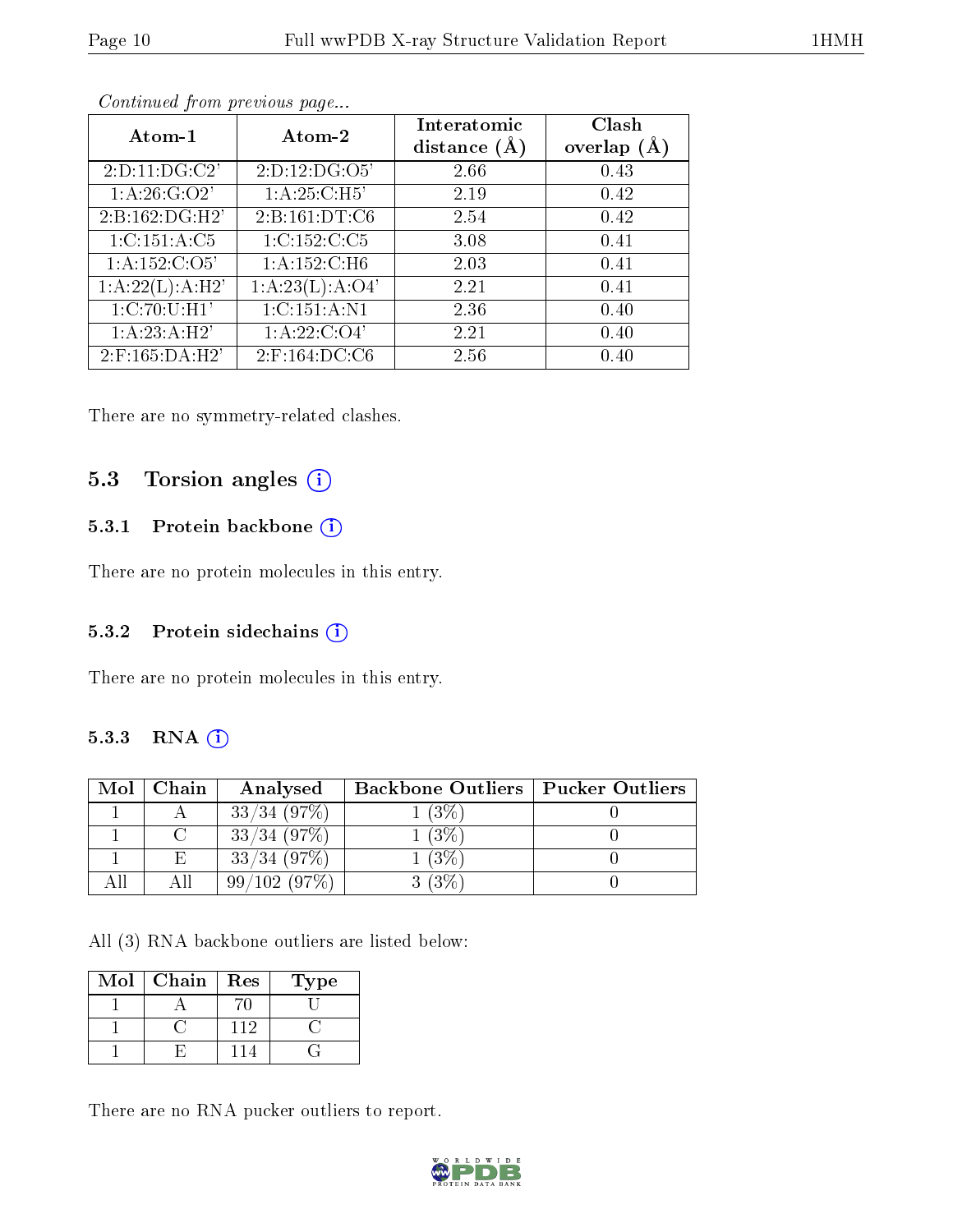# 5.4 Non-standard residues in protein, DNA, RNA chains (i)

There are no non-standard protein/DNA/RNA residues in this entry.

### 5.5 Carbohydrates (i)

There are no carbohydrates in this entry.

# 5.6 Ligand geometry (i)

There are no ligands in this entry.

# 5.7 [O](https://www.wwpdb.org/validation/2017/XrayValidationReportHelp#nonstandard_residues_and_ligands)ther polymers  $(i)$

There are no such residues in this entry.

# 5.8 Polymer linkage issues (i)

There are no chain breaks in this entry.